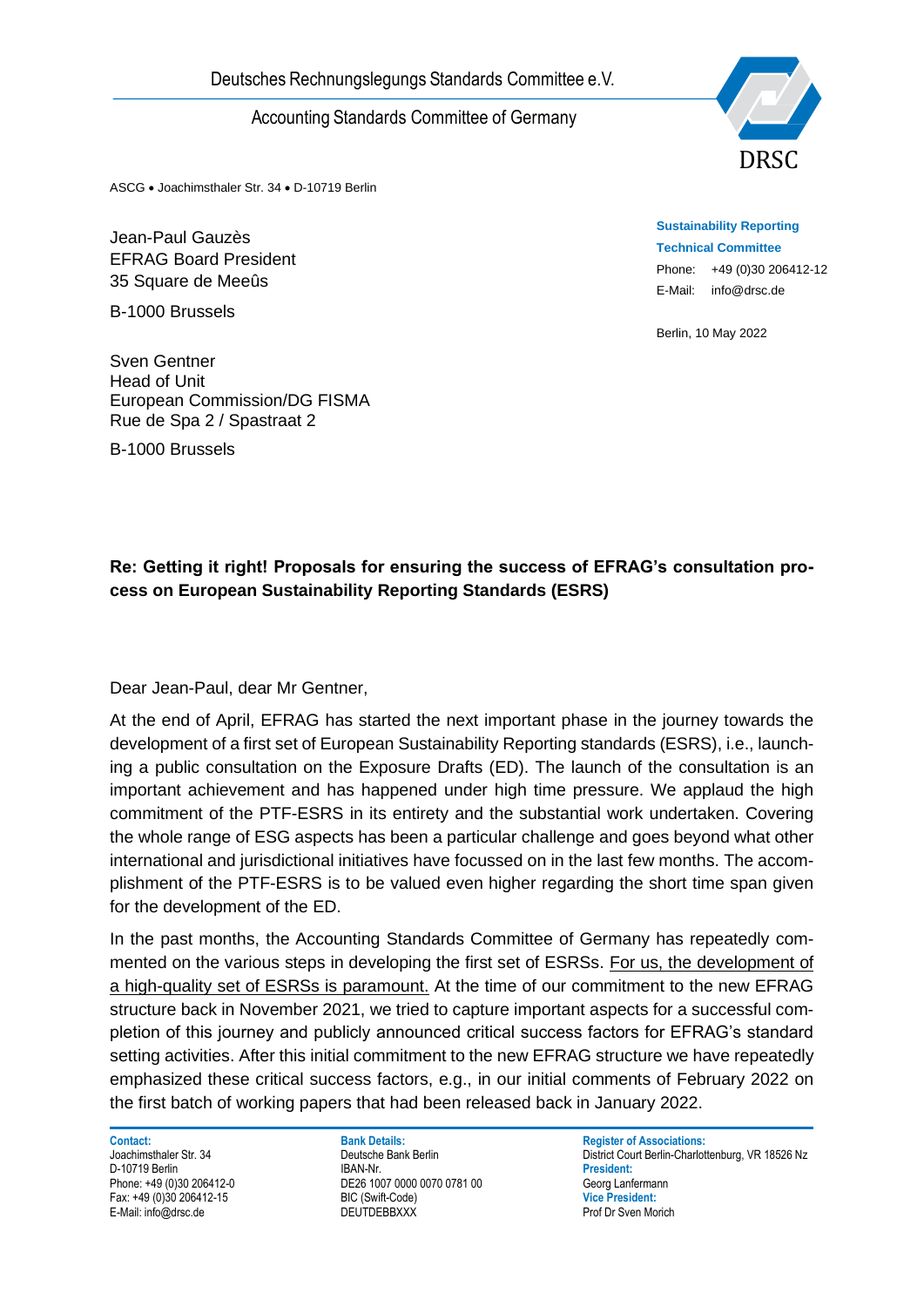

At the occasion of the launch of the consultation, we consider it time to come back to some of these critical success factors. We currently hold strong reservations as to whether challenges of the current set-up of the consultation process can be addressed in a satisfactory manner and we would like to make constructive proposals on how to overcome potential shortcomings in the coming weeks:

## **Challenge 1: Voluminous scope of the consultation documents may hinder stakeholders from effectively responding to the consultation**

The documents launched for consultation in late April comprise 13 EDs covering approx. 400 pages with approx. 140 disclosure requirements (DR) in total as per Appendix I of the Cover note. It should also be kept in mind that these 140 DRs are only the 'tip of the iceberg' and that the EDs' application guidance are significantly expanding the issues to be looked at and evaluated in the consultation process. In essence, the number of specific DRs result in a manyfold increased number of single disclosures. They will all have to be reviewed and commented on by stakeholders until 8 August 2022.

In this respect, we highly appreciate the efforts already undertaken by the EFRAG PTF-ESRS to reduce the number of DRs compared to the working papers published earlier this year. However, we do not yet consider these reductions sufficient.

# **Challenge 2: Tackling a broad array of issues at the same time may deter respondents to focus on the most pressing issues in sufficient depth**

There is a high degree of consensus in the European Union to achieve the objectives of the EU Green Deal and its associated political initiatives. In particular, the climate crisis needs immediate actions by all societal groups. In the context of sustainable finance, sustainability reporting by undertakings is a key means to support financial market participants in redirecting funds to sustainable economic activities. The European Commission's call to EFRAG is an important step in the direction of finding a quick response to this increased demand for sustainability data by asking for the provision of a first set of draft standards already by summer 2022 as proposed in the CSRD draft of April 2021. It is also important to develop sustainability reporting standards for a broad array of issues covering environmental, social, and governance topics. However, the current consultation follows an "now and all at the same time" approach making it difficult for stakeholders to pay sufficient attention to all topics covered. Insufficient depth of responses could deter the quality of the upcoming ESRSs.

#### **Challenge 3: Very little time to deal with a voluminous scope may again hinder respondents to effectively respond to the consultation**

We understand that there is high time pressure invoked by the timeline of the CSRD regarding the adoption of delegated acts. The European Commission already requires EFRAG to deliver their finalised technical advice, i.e., the reviewed ESRS, by November 2022. The due process oversight committee of EFRAG's administrative board reluctantly agreed to a shortened consultation period and would have clearly favoured the 120 days usually foreseen for exposure drafts. In combination with the voluminous scope that the newly established sustainability reporting board has been asked to agree to, it seems quite unrealistic that – even with a 120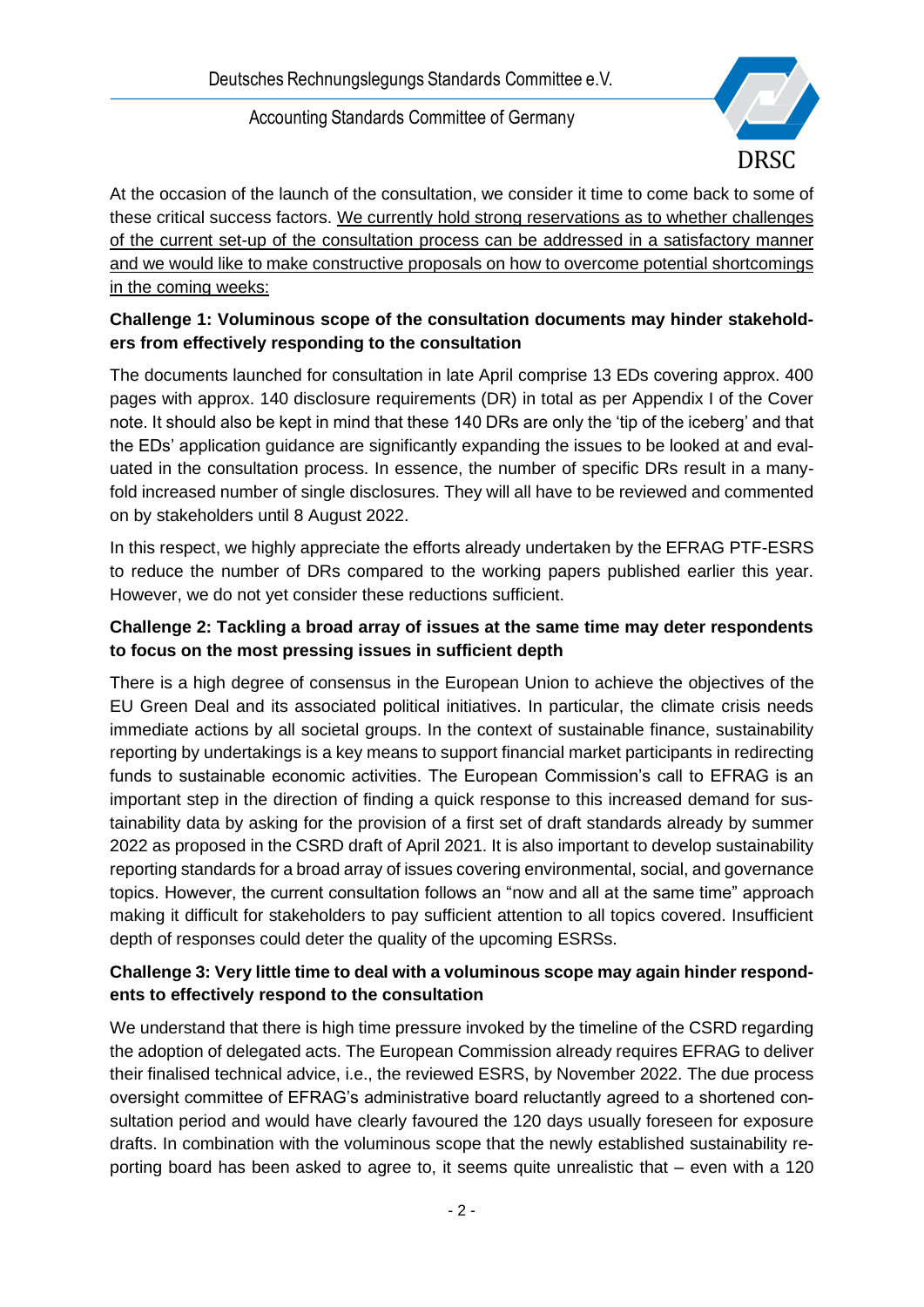

days consultation period – stakeholders can respond to the full consultation in sufficient depth, and this is also likely to affect the quality of ESRS.

# **Challenge 4: The current state of EFRAG's organisation is not yet sufficiently prepared for a voluminous scope and may fail to process the responses received in the consultation process**

Despite having made good progress in its governance reform, EFRAG's organisation does not yet have the necessary technical staff in order to effectively analyse the expected numerous incoming responses from stakeholders. Neither the chair of the SRB has yet been appointed nor a full-time resource has been selected to lead the SR TEG work, permanently. We understand that these positions are also in the process of being built up but due to the obstacles to recruitment (e.g., relocation to Brussels) these personnel will not be available before late 2022.

Regarding the analysis, it should be kept in mind that stakeholders' feedback will be collected through a multiple choice / multiple response questionnaire comprising approx. 1.200 single questions in total. However, the most interesting part will be the accompanying text boxes on almost 180 sets of questions where additional qualitative comments on the response(s) will be provided by constituents. A qualitative analysis will also be needed for stakeholder responses that do not use the questionnaire.

A serious consideration of these challenges should result into a serious reflection on how to smoothen the process in order to allow for the intended outcome: a high-quality set of ESRSs. To this end, even last-minute changes to the CSRD legislative process itself should not be ruled out per se.

We suggest the following measures:

#### **Proposed Measure 1: Prioritisation of issues; allowing for a staggered approach giving sufficient capacity both for stakeholders and EFRAG**

The EU-Taxonomy-Regulation has shown a focus on two environmental goals, climate change mitigation and climate change adaption. As both aspects are addressed in ESRS E1, we urge EFRAG and the European legislators to give them the highest priority in the processing of the EDs. Furthermore, as the two cross-cutting standards (ESRS 1 and ESRS 2) are designed to provide the fundamentals for an undertaking's sustainability reporting, we suggest giving them equal priority.

The other standards should become subject to later steps of processing the EDs.

### **Proposed Measure 2: Expanding the consultation period wherever possible; allowing stakeholders more time to respond with sufficient depth and for proper analysis of responses by EFRAG**

EFRAG and European Commission, together with European legislators, should allow for more flexibility regarding the consultation period for the EDs already released for consultation. Given the urgency of the climate standard and the cross-cutting issues as well as the time and capacities needed by constituents, a consultation period of 100 days might be acceptable for